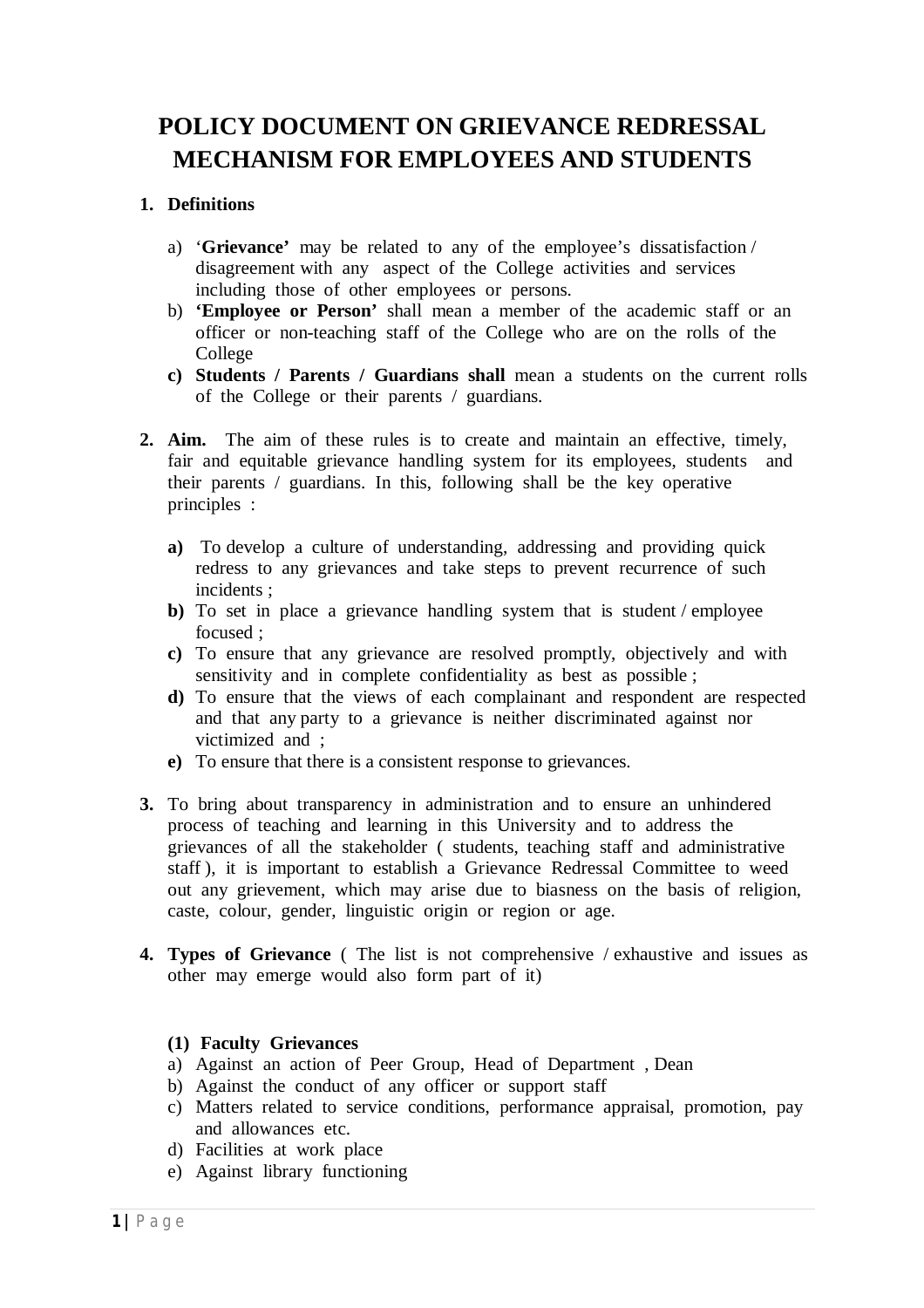f) Against common services such as transportation, canteen, medical facilities etc.

#### **(2) Staff grievances**

- a) Grievances against Human Resource, Administration & Finance departments
- b) Action of any member of the faculty or staff
- c) Against the reporting officer
- d) Common services such as transportation, canteen, medical, etc.
- e) Facilities at work place.

# **(3) Student Grievances :**

#### **I. Grievances of Academic Nature**

- **a)** Academic content, quality, Course material
- **b)** Class scheduling / time table

**c)** Issues related to student progress such as internal assessment, attendance norms / relaxation, progression to next class etc.

**d)** Inadequacy / non-availability of learning resources such as library books & journals, lab equipment, IT facilities, maintenance issues, etc.

#### **II. Grievances against Faculty (Including Heads of Departments)**

- a) Academic delivery and quality
- b) Classroom conduct
- c) Regularity and punctuality
- d) Any discrimination / victimization of students

# **III. Registration and Examination Related**

- a) Registration and Examination Related
- b) Mid-semester, End-semester, Supplementary examination related issues
- c) Grading / results, De-barred / year-back

#### **IV. Grievances Regarding Internships and Placements**

- a) Discrimination regarding selection for summer internship
- b)Grievance regarding discrimination or non-adherence of placement rules and procedures

#### **V. Non –Academic Grievances ( Amenities and Services )**

 a) Deficiency in common services such as transportation, canteen, medical, etc.

- b) Quality of food and hygiene in hostels and mess
- c) Any deficiency in extra-curricular activities and facilities
- d) Student financial aid
- e) Student travel concession
- f) Identity card related

# **VI. Accounts Related Grievances**

a)Fees and dues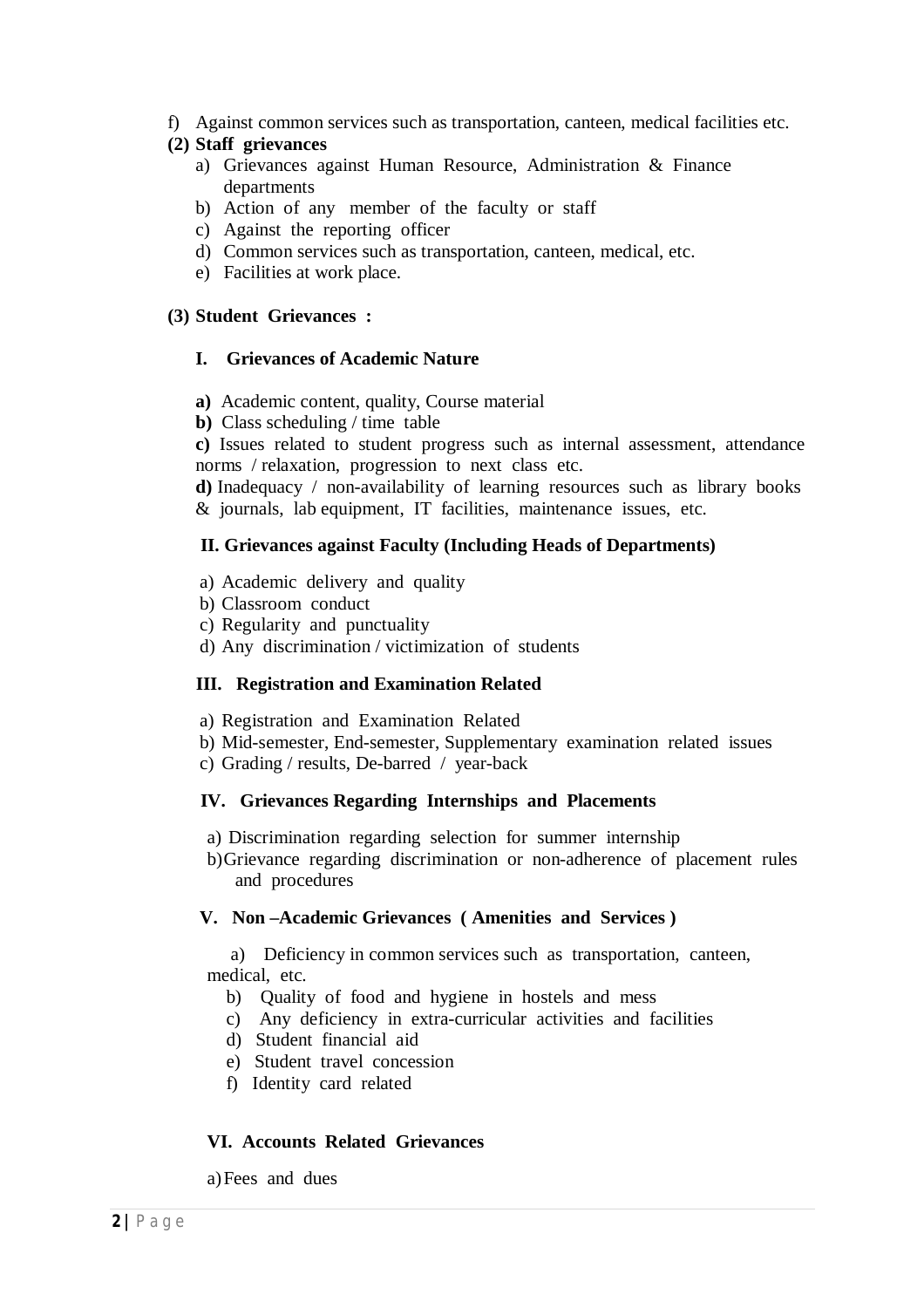b)Fees concessions c) Scholarships d)Refunds

# **VII. Student to Student Grievances**

a) Conflicts between students of same course / class b)Intra College conflicts c)Inter College conflicts

# **5. Procedure for Redressal of Grievance**

#### **(1) Informal resolution before an issue becomes a formal grievance**

a) Complainants will be encouraged to resolve concerns or problems directly with the person(s) / Department concerned through personal discussions / counseling.

b) Grievances of the faculty and staff shall, as far as possible, be resolved by their respective reporting authority.

#### **(2) Grievance handling and resolution mechanism**

a) Matrix for Grievance Redressal mechanism for faculty and staff is attached to these regulations.

b) The grievance Redressal mechanism has three levels of Grievance Redressal of which, Level-III is the Appellate Authority.

c) Formal grievances shall be submitted in writing stating full material facts to the First Level Grievance Handling Authority, as specified in the Matrix.

#### **(3) Procedure & stages in Grievances Handling**

The following procedure can be utilized by faculty members / staff to submit a grievance of any kind, as specified under clause 6 above.

- **a)** Formal complaint by the aggrieved person shall be submitted in writing to the Level-I Grievance Handling Authority.
- **b)** The authority concerned will start the Redressed process within two working days of receipt of the matter
- **c)**The designated authority may allow an opportunity to the complainant to formally present his / her case along with the relevant documents in support. The authority may also seek clarification from the complainant or call for further material facts having bearing on the matter. Such clarification may be sought by written or verbal request or by face-toface interview with the complainant.
- **d)** The Authority concerned will then endeavour to resolve the grievance as soon as possible, but within maximum of 5 days and convey the outcome / action taken to the complainant or forward the same to  $level - 2$  authority.
- **e)**The Level 2 authority, may get the matter investigated through a designated subcommittee, if so considered necessary to arrive at a decision.
- **f)** Wherever required, the University will take preventive or corrective action in a reasonable time and advise the complainant of the same.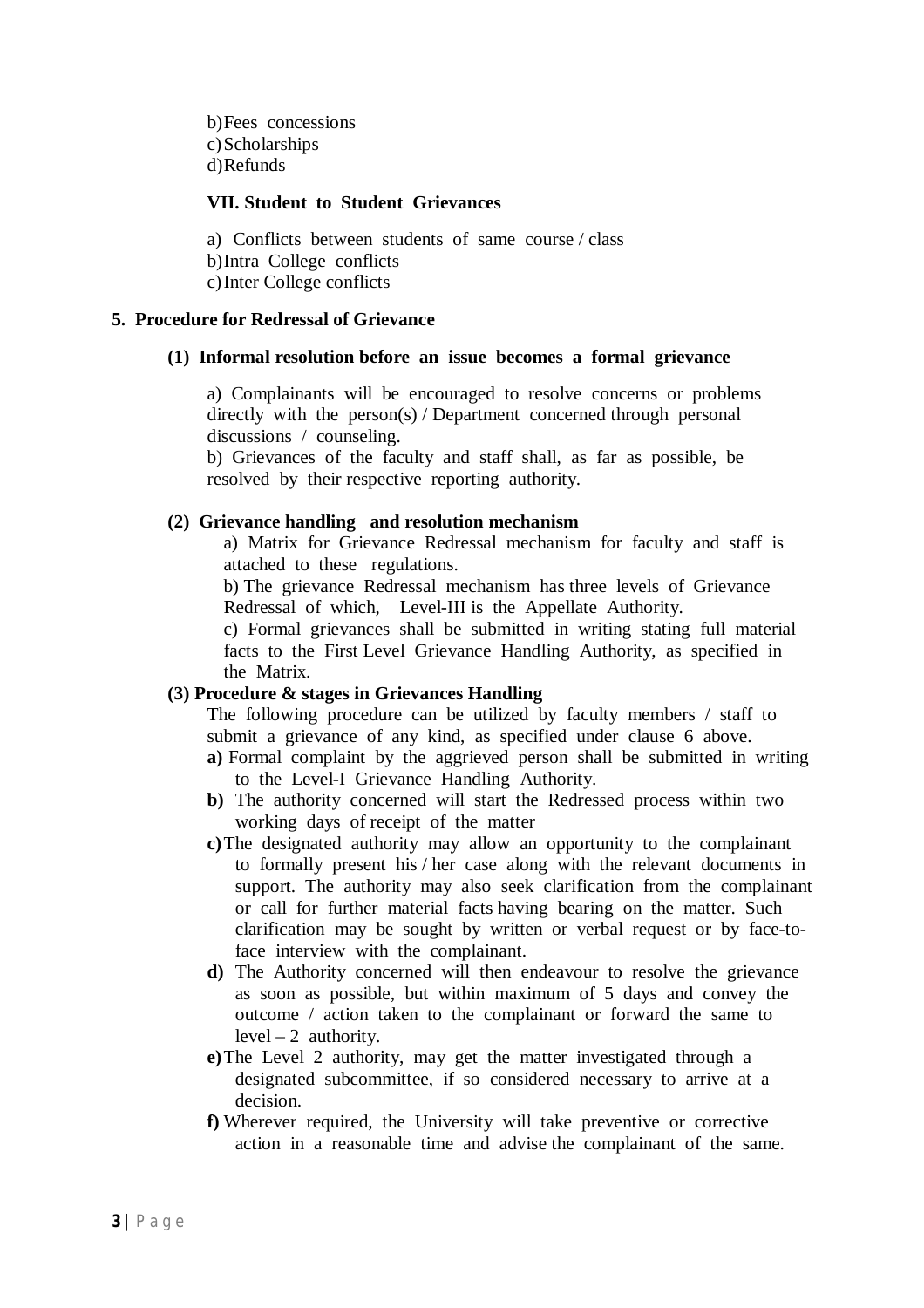- **g)**The complainant may approach / appeal to the next higher level / Appellate authority in case he / she receives no response from either level 1 or level 2 handling officer, or where the complainant finds the response not being satisfactory.
- **h)** The concerned Appellate Authority will convey its decision within five working days from receiving the appeal.
- **i)** The decision of the Appellate Authority will be final, and no further appeal will be entertained under any circumstances.

# **5. Safeguarding Confidentiality**

- a) It will be ensured by all authorities that the complainant and the respondent are not victimized or discriminated against.
- b) Implementation of this procedure will be done without prejudice to either party.
- c) At all stages of this procedure, a full explanation in writing for decisions and actions taken as part of the process will be provided, if so requested by the complainant or the respondent.
- d) While dealing with the issue, all possible confidentiality and privacy will be maintained and all records relating to such complaints will be treated as confidential.
- e) Records concerning grievances handled under this process and their outcomes shall be maintained for a period of one year.
- f) There will be no cost to the complainant for utilizing this grievance and appeals process.

| Name of Grievances                   | Level-I Grievance | Level-II             | Appellate |
|--------------------------------------|-------------------|----------------------|-----------|
|                                      | Handling          | Grievance            | Authority |
|                                      | Authority         | Handling             |           |
|                                      |                   | Authority            |           |
| <b>Academic nature</b>               |                   |                      |           |
| Registration / Re-Registration<br>1. | Vice-Principal /  |                      |           |
| <b>Academic quality Course</b><br>2. | Dean of Students  | IQAC                 | Principal |
| material                             |                   |                      |           |
| Inadequate learning<br>3.            |                   |                      |           |
| Resources                            |                   |                      |           |
| 4. Co – Curricular Activities        |                   |                      |           |
| <b>Against Faculty</b>               |                   |                      |           |
| Academic delivery and<br>1.          |                   |                      |           |
| quality                              |                   | <b>Staff Welfare</b> |           |
| <b>Classroom</b> Conduct<br>2.       | Vice-Principal    | Committee            | Principal |
| 3.<br>Regularity and Punctuality     |                   |                      |           |
| Any discrimination /<br>4.           |                   |                      |           |
| victimization of student             |                   |                      |           |
| Attendance.<br>5.                    |                   |                      |           |
| Class time table<br>6.               |                   |                      |           |
| <b>Students Records</b><br>7.        |                   |                      |           |
| <b>Examination Related</b>           |                   |                      |           |

# **Grievances of Students / Parents**